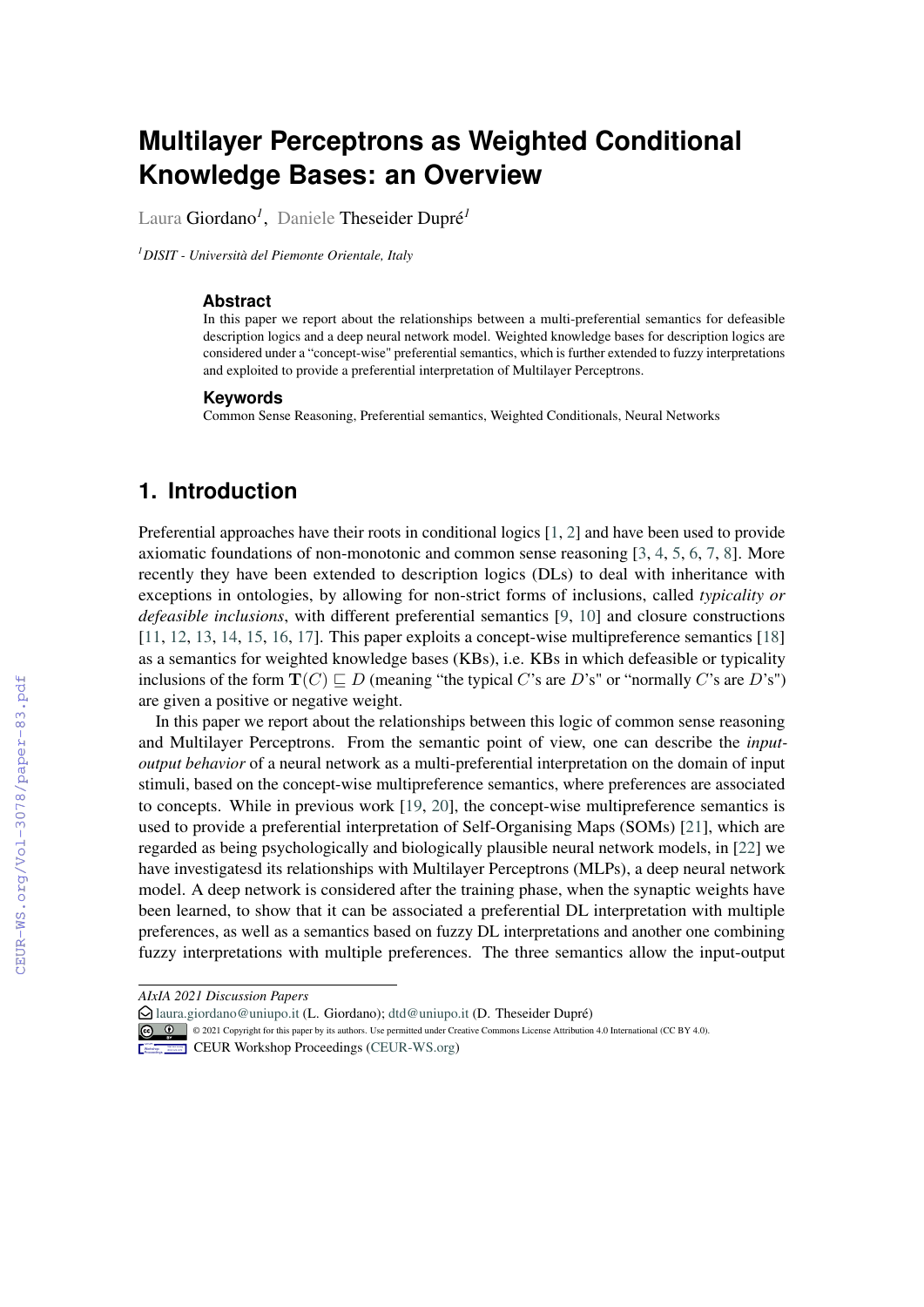behavior of the network to be captured by interpretations built over a set of input stimuli through a simple construction, which exploits the activity level of neurons for the stimuli. Logical properties can be verified over such models by model checking.

The relationship between the logics of common sense reasoning and Multilayer Perceptrons is even deeper, as a deep neural network can be regarded as a conditional knowledge base with weighted conditionals. This has been achieved by developing a concept-wise fuzzy multipreference semantics for a DL with weighted defeasible inclusions. In the following we recall these results and discuss some challenges from the standpoint of explainable AI [\[23,](#page-6-0) [24\]](#page-6-1).

# <span id="page-1-0"></span>**2. A concept-wise multipreference semantics for weighted KBs**

A multipreference semantics, taking into account preferences with respect to different concepts, was first introduced by the authors as a semantics for ranked DL knowledge bases [\[25\]](#page-6-2). A preference relation  $\lt_{C_i}$  on the domain  $\Delta$  of a DL interpretation can be associated to each concept  $C_i$  to represent the relative typicality of domain individuals with respect to  $C_i$ . Preference relations with respect to different concepts do not need to agree, as a domain element  $x$  may be more typical than  $y$  as a student, but less typical as an employee. The plausibility/implausibility of properties for a concept is represented by their (positive or negative) weight. For instance, a weighted TBox,  $\mathcal{T}_{Employee}$ , associated to concept  $Employee$  might contain the following weighted defeasible inclusions:

- $(d_1)$  **T**(*Employee*)  $\subseteq$  *Young*, 50
- $(d_3)$  **T**(*Employee*)  $\subseteq \exists has\_classes.\top$ , -70
- $(d_2)$  **T**(*Employee*)  $\sqsubseteq$  ∃*has\_boss.Employee*, 100;

meaning that, while an employee normally has a boss, he is not likely to be young or have classes. Furthermore, between the two defeasible inclusions  $(d_1)$  and  $(d_3)$ , the second one is considered to be less plausible than the first one.

Multipreference interpretations are defined by adding to standard DL interpretations, which are pairs  $\langle \Delta, \cdot^I \rangle$ , where  $\Delta$  is a domain, and  $\cdot^I$  an interpretation function, the preference relations  $\langle C_1, \ldots, C_n \rangle$  associated with a set of distinguished concepts  $C_1, \ldots, C_n$ . Each preference relation  $\langle C_i$  allows for a notion of typicality with respect to concept  $C_i$  (e.g. the instances of  $T(Student)$ , the typical students, are the preferred domain elements wrt.  $\lt_{Student}$ ). The definition of a global preference relation  $\langle$  from the  $\langle C_i \rangle$ s, leads to the definition of a notion of *concept-wise multipreference interpretation (cwm-interpretation)*, where concept  $\mathbf{T}(C)$  is interpreted as the set of all  $\le$ -minimal C-elements. A simple notion of global preference  $\le$ exploits Pareto combination of the preference relations  $\lt_{C_i}$ , but a more sophisticated notion of preference combination has been considered in [\[18\]](#page-6-3), by taking into account the specificity relation among concepts (e.g., that concept *PhdStudent* is more specific than concept *Student*). It has been proven [\[18\]](#page-6-3) that the global preference in a cwm-interpretation determines a KLM-style preferential interpretation, and cwm-entailment satisfies the KLM postulates of a preferential consequence relation [\[6\]](#page-5-0).

The definition of the concept-wise preferences starting from a weighted conditional knowledge base exploits a closure construction in the same spirit of the one considered by Lehmann [\[26\]](#page-6-4) to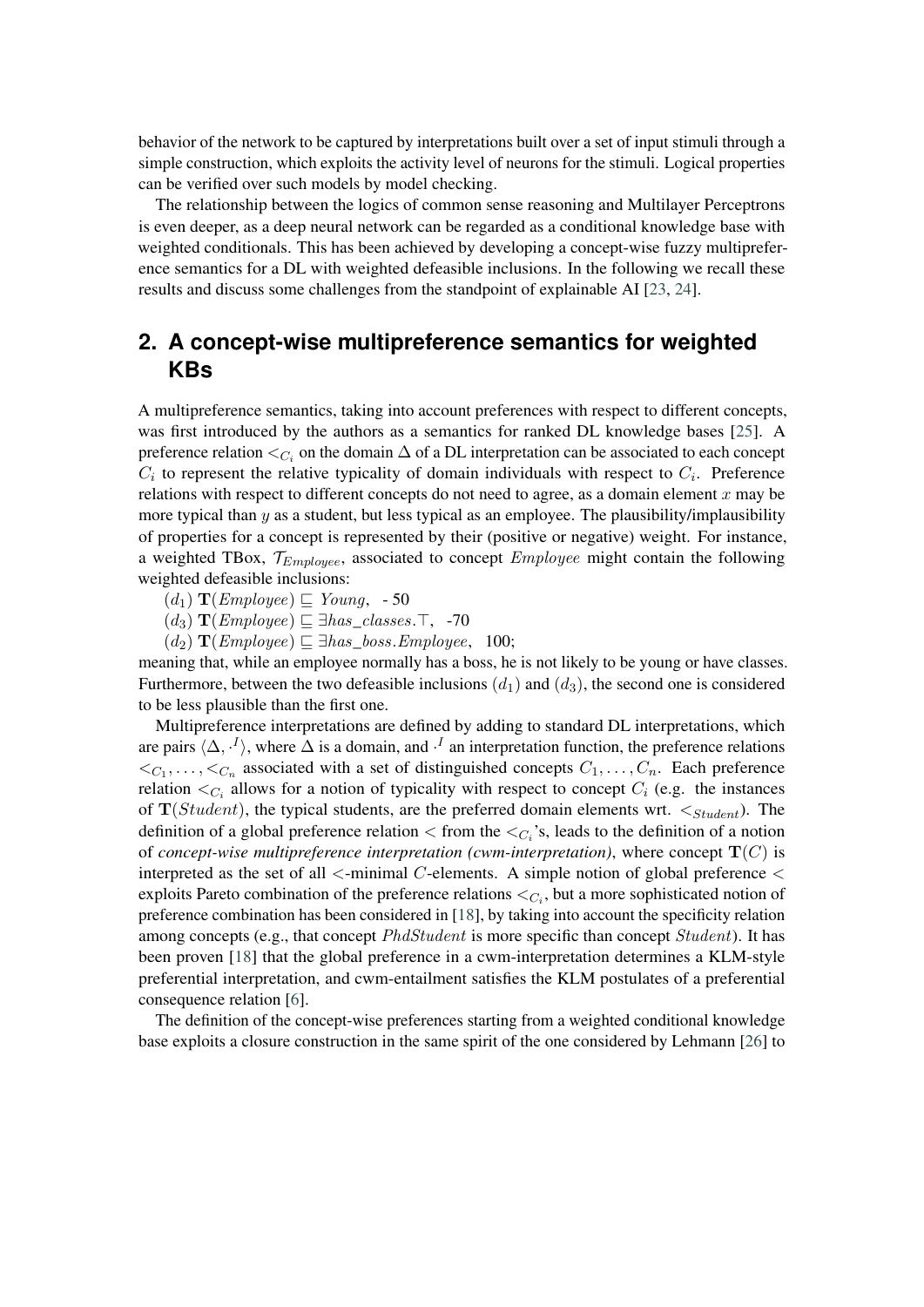define the lexicographic closure, but more similar to Kern-Isberner's c-representations [\[27,](#page-6-5) [28\]](#page-6-6), in which the world ranks are generated as a sum of impacts of falsified conditionals. For weighted  $\mathcal{EL}^{\perp}$  knowledge bases [\[22\]](#page-6-7), the (positive or negative) weights of the satisfied defaults are summed in a concept-wise manner, so to determine the plausibility of a domain elements with respect to certain concepts by considering the modular structure of the KB. Both a two-valued and a fuzzy multipreference semantics have been considered for weighted  $\mathcal{E} \mathcal{L}^{\perp}$  knowledge bases. In the fuzzy case, to guarantee that the preferences are coherent with the fuzzy interpretation of concepts, a notions of *coherent (fuzzy) multipreference interpretation* has been introduced.

# **3. A multi-preferential and a fuzzy interpretation for MLPs**

Let us consider a deep network after the training phase, when the synaptic weights have been learned. One can describe the *input-output behavior* of the network through a multipreferential interpretation over a (finite) domain  $\Delta$  of the input stimuli which have been presented to the network during training (or in the generalization phase). The approach is similar to the one proposed for developing a multipreferential interpretation of SOMs [\[19,](#page-6-8) [20\]](#page-6-9). While for SOMs the learned categories are regarded as being DL concepts  $C_1, \ldots, C_n$  and each concept  $C_i$  is associated a preference relation  $\lt_{C_i}$  over the domain of input stimuli [\[19,](#page-6-8) [20\]](#page-6-9) based on a notion of *relative distance* of a stimulus from its *Best Matching Unit* [\[29\]](#page-6-10), for MLPs, we can associate a concept to each unit of interest, possibly including hidden units. The preference relation associated to a unit is defined based on the activation value of that unit for the different stimuli.

Let N be a network after training and let  $\mathcal{C} = \{C_1, \ldots, C_n\}$  be the set of concept names associated to the units in the network  $\mathcal N$  we are focusing on. In case the network is not feedforward, we assume that, for each input vector  $v$  in  $\Delta$ , the network reaches a stationary state [\[30\]](#page-7-0), in which  $y_k(v)$  is the activity level of unit k. One can associate to  $\mathcal N$  and  $\Delta$  a (two-valued) conceptwise multipreference interpretation over a boolean fragment of  $\text{ACC}$  [\[31\]](#page-7-1) (with no roles and no individual names).

**Definition 1.** *The* cw<sup>*m*</sup> interpretation  $\mathcal{M}_{\mathcal{N}}^{\Delta} = \langle \Delta, \langle C_1, \ldots, \langle C_n, \langle \cdot, \cdot \rangle \rangle$  over  $\Delta$  for network  $\mathcal{N}$ *wrt is a cw-interpretation where:*

- the interpretation function  $\cdot^I$  maps each concept name  $C_k$  to a set of elements  $C_k^I \subseteq \Delta$ and is defined as follows: for all  $C_k \in \mathcal{C}$  and  $x \in \Delta$ ,  $x \in C_k^I$  if  $y_k(x) \neq 0$ , and  $x \notin C_k^I$  if  $y_k(x) = 0;$
- *for*  $C_k \in \mathcal{C}$ , relation  $\lt_{C_k}$  is defined for  $x, x' \in \Delta$  as:  $x \lt_{C_k} x'$  iff  $y_k(x) > y_k(x')$ , where  $y_k(x)$  *is the output signal of unit k for input vector x.*

The relation  $\lt_{C_k}$  is a strict modular partial order, and  $\leq_{C_k}$  and  $\lt_{C_k}$  can be defined as usual. In particular,  $x \sim_{C_k} x'$  for  $x, x' \notin C_k^I$ . Clearly, the boundary between the domain elements which are in  $C_k^I$  and those which are not could be defined differently, e.g., by letting  $x \in C_k^I$  if  $y_k(x) > 0.5$ , and  $x \notin C_k^I$  if  $y_k(x) \le 0.5$ , and suitably adjusting  $\langle C_k, \cdot \rangle$ 

This model provides a multipreferential interpretation of the network  $N$ , based on the input stimuli considered in  $\Delta$ , and allows for property verification. For instance, when the neural network is used for categorization and a single output neuron is associated to each category, each concept  $C<sub>h</sub>$  associated to an output unit h corresponds to a learned category. If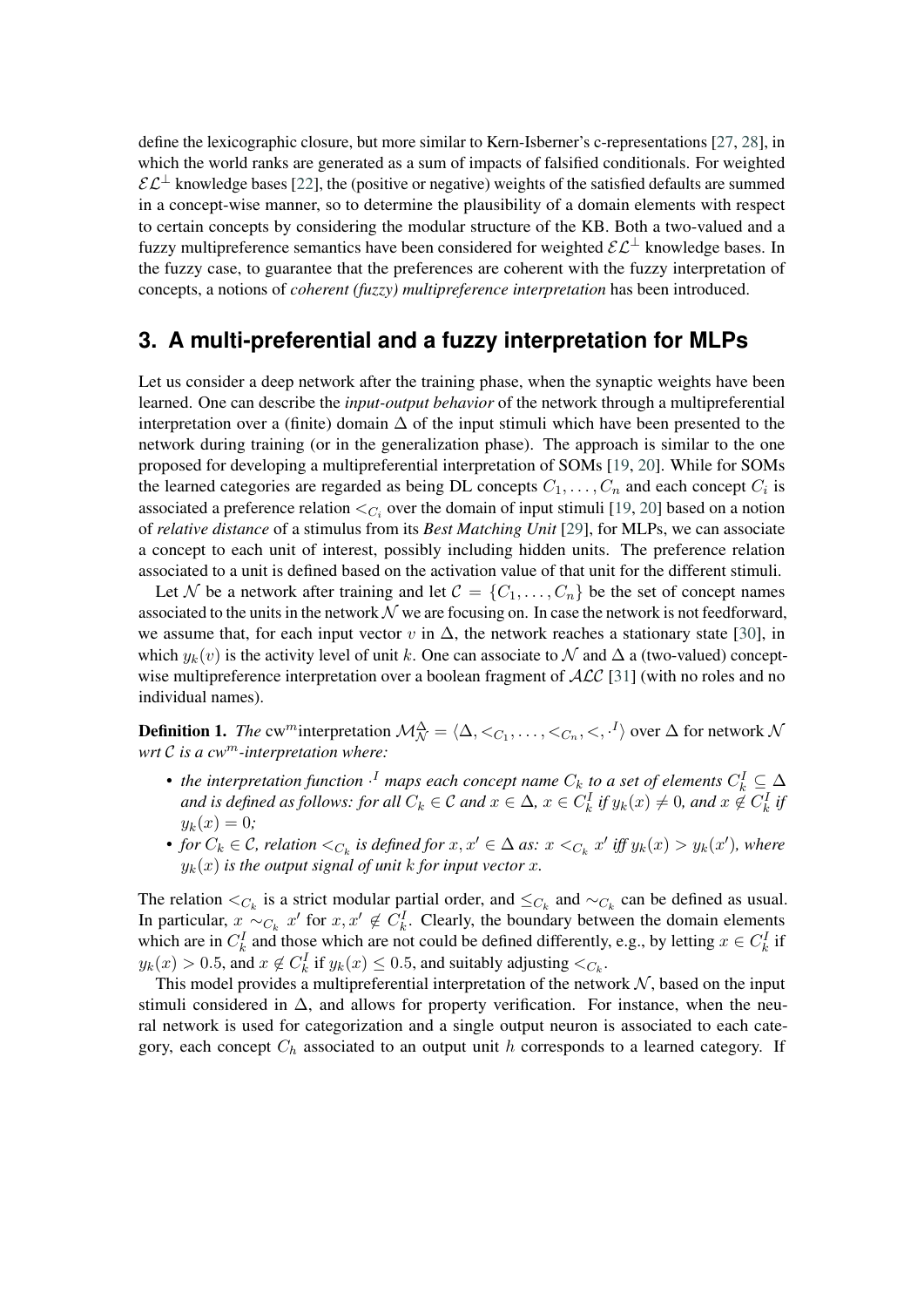$C_h \in \mathcal{C}$ , the preference relation  $\lt_{C_h}$  determines the relative typicality of input stimuli wrt category  $C_h$ . This allows to verify typicality properties concerning categories, i.e,  $\mathbf{T}(C_h) \sqsubseteq$ D where D is a boolean concept, by *model checking* on the model  $\mathcal{M}_{\mathcal{N}}^{\Delta}$ . An example is:  $\mathbf{T}(Eligible\_for\_Loan) \sqsubseteq Lives\_in\_Down \sqcap High\_Salary.$ 

Based on the activity level of neurons, a fuzzy DL interpretation can also be constructed. Let  $N_C$  be the set of concept names associated to the units of interest in the network  $N$ . In a fuzzy DL interpretation  $I = \langle \Delta, \cdot^I \rangle$  [\[32\]](#page-7-2) concepts are interpreted as fuzzy sets over  $\Delta$ , and the fuzzy interpretation function  $\cdot^I$  assigns to each concept  $C \in N_C$  a function  $C^I : \Delta \to [0,1]$ . For a domain element  $x \in \Delta$ ,  $C^{I}(x)$  represents the degree of membership of x in concept C.

A *fuzzy interpretation*  $I_N$  for  $N$  over the domain  $\Delta$  [\[22\]](#page-6-7) is a pair  $\langle \Delta, \cdot^I \rangle$  where:

- (i)  $\Delta$  is a (finite) set of input stimuli;
- (ii) the interpretation function  $\cdot^I$  is defined for named concepts  $C_k \in N_C$  as:  $C_k^I(x) = y_k(x)$ ,  $\forall x \in \Delta$ ; where  $y_k(x)$  is the output signal of neuron k, for input vector x.

The verification that a fuzzy axiom  $\langle C \sqsubseteq D \rangle \ge \alpha$  is satisfied in the model  $I_N$ , can be done based on satisfiability in fuzzy DLs, according to the choice of the fuzzy combination functions. It requires  $C_k^I(x)$  to be recorded for all  $k = 1, \ldots, n$  and  $x \in \Delta$ . Of course, one could restrict  $N_C$ to the concepts associated to a subset of units, e.g. to input and output units in  $N$  to capture the input/output behavior of the network.

Observe that in a fuzzy interpretation, the interpretation  $C_h^I$  of each concept  $C_h$  induces an ordering  $\lt_{C_h}$  on the domain  $\Delta$ , which can be regarded as the preference relation associated to concept  $C_h$ . This allows a notion of typicality to be defined in a fuzzy interpretation (in particular,  $\lt_{C_h}$  is well-founded when  $\Delta$  is finite). The idea underlying fuzzy-multipreference interpretations [\[22\]](#page-6-7) is to extend a fuzzy DL interpretations with a set of induced preferences, and to identify typical  $C$ -elements as the preferred elements wrt.  $\lt_C$ . Starting from the fuzzy interpretation of a neural network  $\mathcal N$ , as defined above, a fuzzy-multipreference interpretation  $\mathcal M^{f,\Delta}_{\mathcal N}$  over a domain  $\Delta$  can be defined, and logical properties of the neural network (combining typicality concepts and fuzzy axioms) can as well be verified over such an interpretations by model checking.

As mentioned in Section [2,](#page-1-0) fuzzy-multipreference interpretations provide a semantic interpretation of weighted conditional knowledge bases, based on a closure construction. It has been proven that, also in the fuzzy case, the concept-wise multipreference semantics has interesting properties and satisfies most of the KLM properties of a preferential consequence relation, depending of their reformulation in the fuzzy case and on the fuzzy combination functions [\[33\]](#page-7-3).

The three interpretations considered above for MLPs describe the input-output behavior of the network, and allow for the verification of properties by model-checking. The interpretation  $M_N^{f,\Delta}$  can be proven to be a model of the multilayer network  $N$  when regarded as a weighted conditional KB provided it is *coherent*, i.e., the fuzzy interpretation of concepts agrees with the weights computed from the KB.

Let us assume  $N_C$  contains a concept name  $C_k$  for each unit k in N. The weighted conditional knowledge base  $K^{\mathcal{N}}$  defined from the network  $\mathcal N$  contains, for each neuron k, a set of weighted defeasible inclusions. If  $C_k$  is the concept name associated to unit k and  $C_{j_1}, \ldots, C_{j_m}$  are the concept names associated to units  $j_1, \ldots, j_m$ , whose output signals are the input signals for unit k, with synaptic weights  $w_{k,j_1}, \ldots, w_{k,j_m}$ , then unit k can be associated a set  $\mathcal{T}_{C_k}$  of weighted typicality inclusions:  $\mathbf{T}(C_k) \sqsubseteq C_{j_1}$  with  $w_{k,j_1}, \ldots, \mathbf{T}(C_k) \sqsubseteq C_{j_m}$  with  $w_{k,j_m}$ . The fuzzy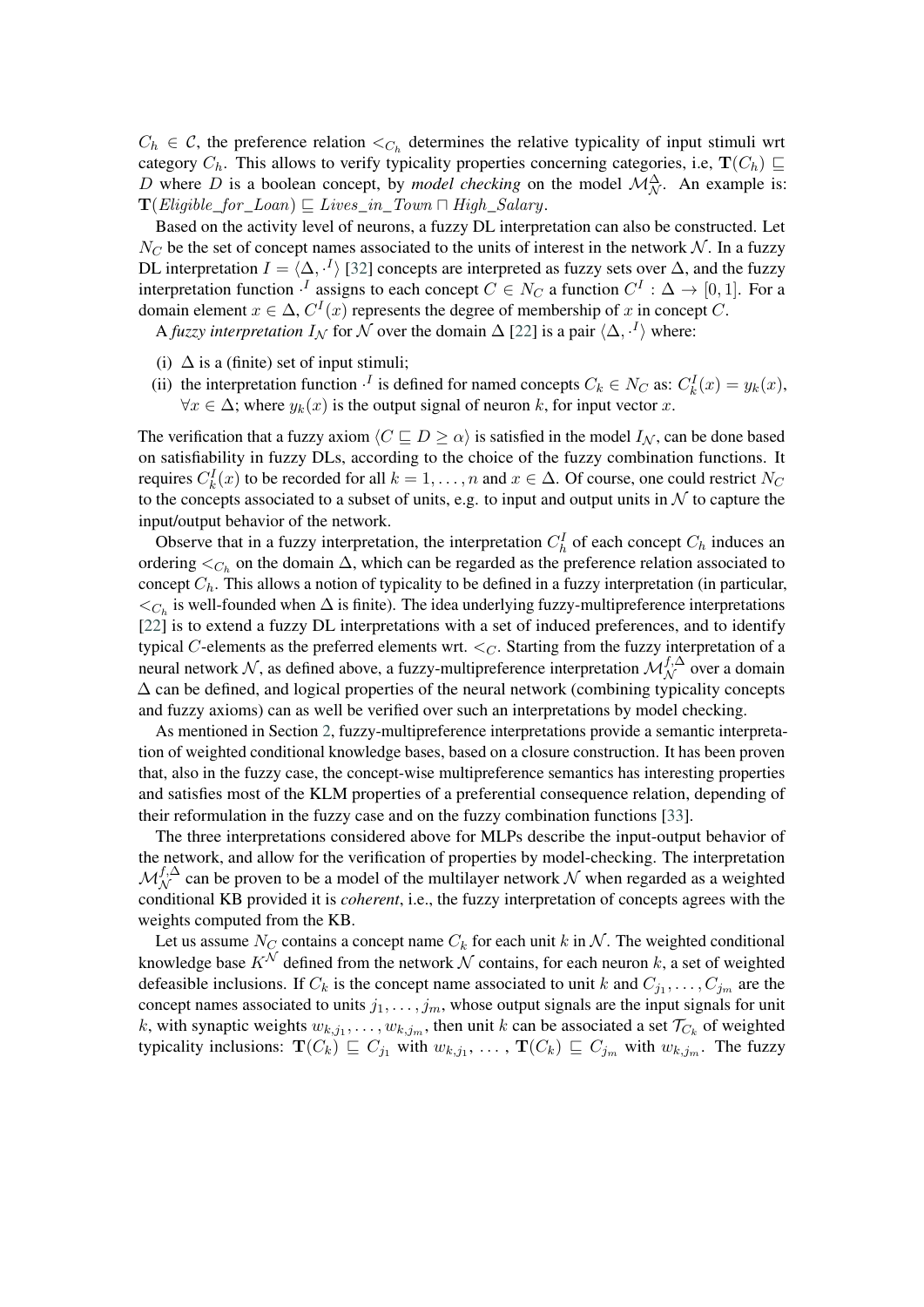multipreference interpretation  $\mathcal{M}_{\mathcal{N}}^{f,\Delta}$  built from a network  $\mathcal N$  and a domain  $\Delta$  can be proven to be a model of the knowledge base  $K^{\mathcal{N}}$  under the some conditions on the activation functions.

# **4. Conclusions**

Much work has been devoted, in recent years, to the combination of neural networks and symbolic reasoning [\[34,](#page-7-4) [35,](#page-7-5) [36\]](#page-7-6), leading to the definition of new computational models [\[37,](#page-7-7) [38,](#page-7-8) [39,](#page-7-9) [40\]](#page-7-10) and to extensions of logic programming languages with neural predicates [\[41,](#page-7-11) [42\]](#page-7-12). Among the earliest systems combining logical reasoning and neural learning are the KBANN [\[43\]](#page-7-13) and the CLIP [\[44\]](#page-7-14) systems and Penalty Logic [\[45\]](#page-7-15). The relationships between normal logic programs and connectionist network have been investigated by Garcez and Gabbay [\[44,](#page-7-14) [34\]](#page-7-4) and by Hitzler et al. [\[46\]](#page-7-16). The correspondence between neural network models and fuzzy systems has been first investigated by Kosko in his seminal work [\[47\]](#page-7-17). A fuzzy extension of preferential logics has been studied by Casini and Straccia [\[48\]](#page-7-18) based on a Rational Closure construction for Gödel fuzzy logic.

The possibility of exploiting the concept-wise multipreference semantics to provide a semantic interpretation of a neural network model has been first explored for Self-Organising Maps, psychologically and biologically plausible neural network models [\[21\]](#page-6-11). A multi-preferential semantics can be used to provide a logical model of the SOM behavior after training [\[19,](#page-6-8) [20\]](#page-6-9), based on the idea of associating different preference relations to categories, by exploiting the topological organization of the network and a notion of relative distance of an input stimulus from a category. The model can be used to learn or validate conditional knowledge from the empirical data used for training or generalization, by model checking of logical properties. Due to the diversity of the two neural models (MLPs and SOMs), we expect that this approach may be extended to other neural network models and learning approaches.

A logical interpretation of a neural network can be useful from the point of view of explainability, in view of a trustworthy, reliable and explainable AI [\[23,](#page-6-0) [24,](#page-6-1) [49\]](#page-8-0). For MLPs, the strong relationship between a multilayer network and a weighted KB opens to the possibility of adopting a conditional DLs as a basis for neuro-symbolic integration. While a neural network, once trained, is able and fast in classifying the new stimuli (that is, it is able to do instance checking), all other reasoning services such as satisfiability, entailment and model-checking are missing. These capabilities may be needed to deal with tasks combining empirical and symbolic knowledge, e.g., to extracting knowledge from a network; proving whether the network satisfies (strict or conditional) properties; learning the weights of a conditional KB from empirical data and use them for inference.

To make these tasks possible, the development of proof methods for such logics is a preliminary step. In the two-valued case, multipreference entailment is decidable for weighted  $\mathcal{EL}^{\perp}$  KBs [\[22\]](#page-6-7). An open problem is whether the notion of fuzzy-multipreference entailment is decidable, for which DLs fragments and under which choice of fuzzy logic combination functions. Undecidability results for fuzzy description logics with general inclusion axioms [\[50,](#page-8-1) [51\]](#page-8-2) motivate the investigation of decidable multi-valued approximations of fuzzy-multipreference entailment.

While constructing a conditional interpretation of a neural network is a general approach and can be adapted to different neural network models, it is an issue whether the mapping of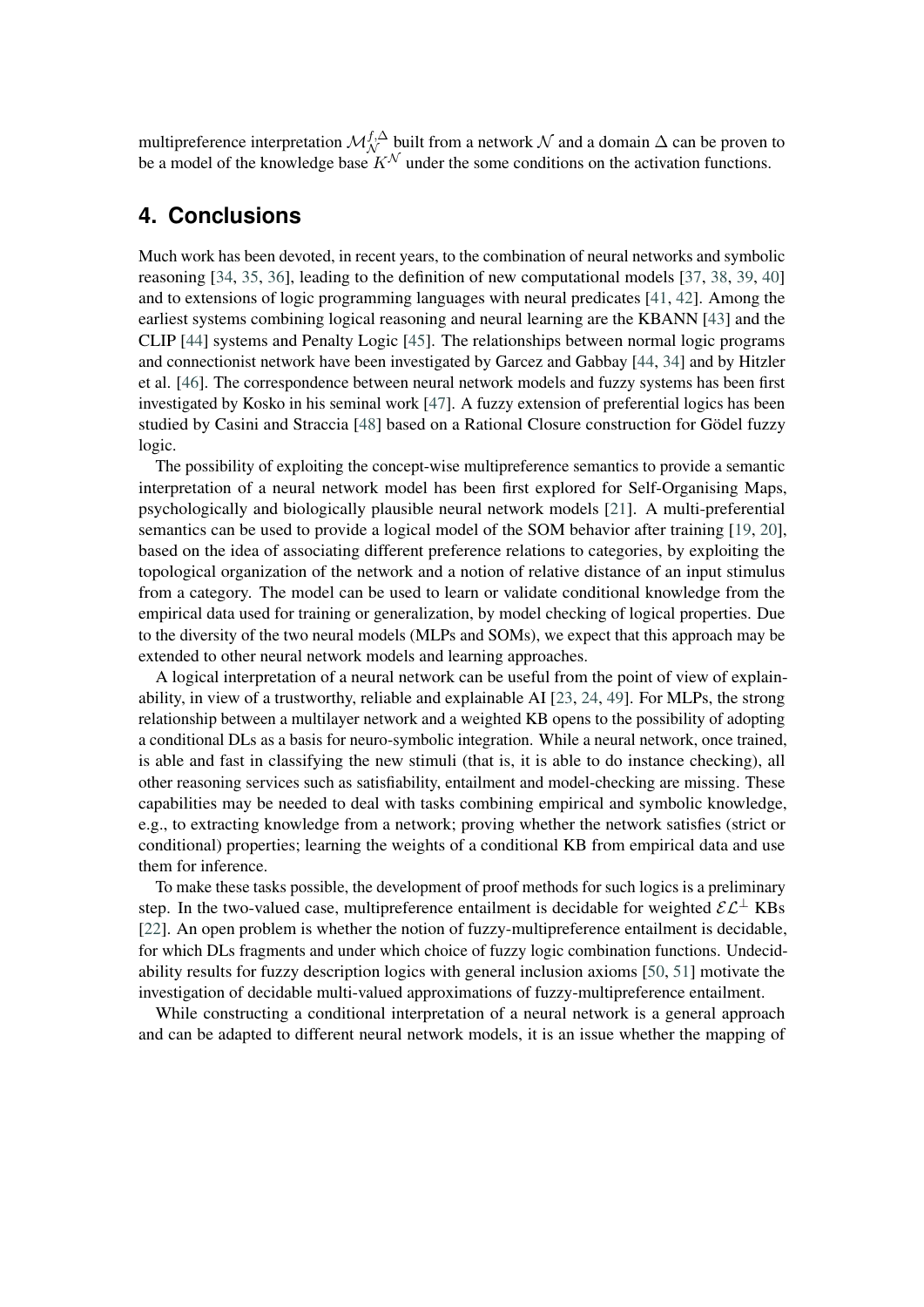deep neural networks to weighted conditional KBs can be extended to more complex neural network models, such as Graph neural networks [\[37\]](#page-7-7). Another issue is whether the fuzzypreferential interpretation of neural networks can be related with the probabilistic interpretation of neural networks based on statistical AI. Indeed, interpreting concepts as fuzzy sets suggests a probabilistic account based on Zadeh's probability of fuzzy events [\[52\]](#page-8-3), an approach explored by Kosko [\[47\]](#page-7-17) and exploited for SOMs in [\[20\]](#page-6-9).

Our work has focused on the multipreference interpretation of MLPs after the learning phase. However, the state of the network during the learning phase can as well be represented as a weighted conditional KB. During training the KB is modified, as weights are updated based on the input stimuli, and one can then regard the learning process as a belief change process. For future work, it would be interesting to study the properties of this notion of change and compare it with the notions of change studied in the literature [\[53,](#page-8-4) [54,](#page-8-5) [55\]](#page-8-6).

### **Acknowledgments**

We thank the anonymous referees for their helpful comments. This research is partially supported by INDAM-GNCS Projects 2020.

### **References**

- [1] D. Lewis, Counterfactuals, Basil Blackwell Ltd, 1973.
- [2] D. Nute, Topics in conditional logic, Reidel, Dordrecht (1980).
- [3] D. Gabbay, Theoretical foundations for non-monotonic reasoning in expert systems, Logics and models of concurrent systems, Springer (1985) 439–457.
- [4] J. Delgrande, A first-order conditional logic for prototypical properties, Artificial Intelligence 33 (1987) 105–130.
- [5] J. Pearl, Probabilistic Reasoning in Intelligent Systems Networks of Plausible Inference, Morgan Kaufmann, 1988.
- <span id="page-5-0"></span>[6] S. Kraus, D. Lehmann, M. Magidor, Nonmonotonic reasoning, preferential models and cumulative logics, Artificial Intelligence 44 (1990) 167–207.
- [7] D. Lehmann, M. Magidor, What does a conditional knowledge base entail?, Artificial Intelligence 55 (1992) 1–60. doi:[http://dx.doi.org/10.1016/0004-3702\(92\)](http://dx.doi.org/http://dx.doi.org/10.1016/0004-3702(92)90041-U) [90041-U](http://dx.doi.org/http://dx.doi.org/10.1016/0004-3702(92)90041-U).
- [8] S. Benferhat, C. Cayrol, D. Dubois, J. Lang, H. Prade, Inconsistency management and prioritized syntax-based entailment, in: Proc. IJCAI'93, Chambéry, France, August 28 - September 3, 1993, Morgan Kaufmann, ????, pp. 640–647.
- [9] L. Giordano, V. Gliozzi, N. Olivetti, G. L. Pozzato, Preferential Description Logics, in: LPAR 2007, volume 4790 of *LNAI*, Springer, Yerevan, Armenia, 2007, pp. 257–272.
- [10] K. Britz, J. Heidema, T. Meyer, Semantic preferential subsumption, in: G. Brewka, J. Lang (Eds.), KR 2008, AAAI Press, Sidney, Australia, 2008, pp. 476–484.
- [11] G. Casini, U. Straccia, Rational Closure for Defeasible Description Logics, in: T. Janhunen, I. Niemelä (Eds.), JELIA 2010, volume 6341 of *LNCS*, Springer, Helsinki, 2010, pp. 77–90.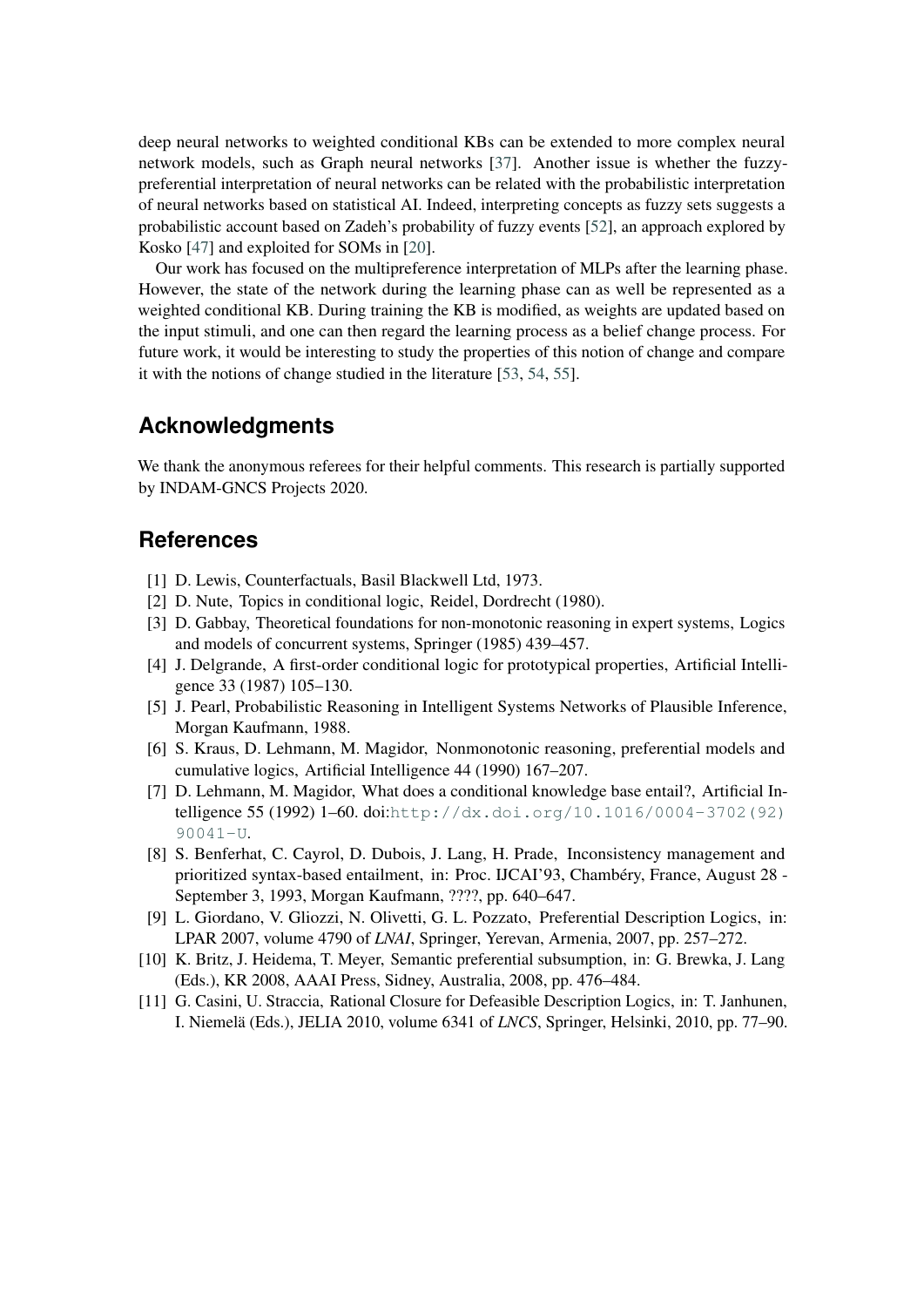- [12] G. Casini, T. Meyer, I. J. Varzinczak, , K. Moodley, Nonmonotonic Reasoning in Description Logics: Rational Closure for the ABox, in: 26th International Workshop on Description Logics (DL 2013), volume 1014 of *CEUR Workshop Proceedings*, 2013, pp. 600–615.
- [13] L. Giordano, V. Gliozzi, N. Olivetti, G. L. Pozzato, Semantic characterization of rational closure: From propositional logic to description logics, Artif. Intell. 226 (2015) 1–33.
- [14] P. A. Bonatti, L. Sauro, On the logical properties of the nonmonotonic description logic  $DL^{N}$ , Artif. Intell. 248 (2017) 85–111.
- [15] M. Pensel, A. Turhan, Reasoning in the defeasible description logic  $EL_{\perp}$  computing standard inferences under rational and relevant semantics, Int. J. Approx. Reasoning 103 (2018) 28–70.
- [16] K. Britz, G. Casini, T. Meyer, K. Moodley, U. Sattler, I. Varzinczak, Principles of KLM-style defeasible description logics, ACM Trans. Comput. Log. 22 (2021) 1:1–1:46.
- [17] L. Giordano, V. Gliozzi, A reconstruction of multipreference closure, Artif. Intell. 290 (2021).
- <span id="page-6-3"></span>[18] L. Giordano, D. Theseider Dupré, An ASP approach for reasoning in a concept-aware multipreferential lightweight DL, Theory and Practice of Logic programming, TPLP 10(5) (2020) 751–766.
- <span id="page-6-8"></span>[19] L. Giordano, V. Gliozzi, D. Theseider Dupré, On a plausible concept-wise multipreference semantics and its relations with self-organising maps, in: F. Calimeri, S. Perri, E. Zumpano (Eds.), CILC 2020, Rende, Italy, October 13-15, 2020, volume 2710 of *CEUR*, 2020, pp. 127–140.
- <span id="page-6-9"></span>[20] L. Giordano, V. Gliozzi, D. Theseider Dupré, A conditional, a fuzzy and a probabilistic interpretation of self-organising maps, CoRR abs/2103.06854 (2021). URL: [https://arxiv.](https://arxiv.org/abs/2103.06854) [org/abs/2103.06854.](https://arxiv.org/abs/2103.06854)
- <span id="page-6-11"></span>[21] T. Kohonen, M. Schroeder, T. Huang (Eds.), Self-Organizing Maps, Third Edition, Springer Series in Information Sciences, Springer, 2001.
- <span id="page-6-7"></span>[22] L. Giordano, D. Theseider Dupré, Weighted defeasible knowledge bases and a multipreference semantics for a deep neural network model, in: Proc17th European Conf. on Logics in AI, JELIA 2021, May 17-20, volume 12678 of *LNCS*, Springer, 2021, pp. 225–242.
- <span id="page-6-0"></span>[23] A. Adadi, M. Berrada, Peeking inside the black-box: A survey on explainable artificial intelligence (XAI), IEEE Access 6 (2018) 52138–52160.
- <span id="page-6-1"></span>[24] R. Guidotti, A. Monreale, S. Ruggieri, F. Turini, F. Giannotti, D. Pedreschi, A survey of methods for explaining black box models, ACM Comput. Surv. 51 (2019) 93:1–93:42.
- <span id="page-6-2"></span>[25] L. Giordano, D. Theseider Dupré, An ASP approach for reasoning in a concept-aware multipreferential lightweight DL, Theory Pract. Log. Program. 20 (2020) 751–766.
- <span id="page-6-4"></span>[26] D. J. Lehmann, Another perspective on default reasoning, Ann. Math. Artif. Intell. 15 (1995) 61–82.
- <span id="page-6-5"></span>[27] G. Kern-Isberner, Conditionals in Nonmonotonic Reasoning and Belief Revision - Considering Conditionals as Agents, volume 2087 of *LNCS*, Springer, 2001.
- <span id="page-6-6"></span>[28] G. Kern-Isberner, C. Eichhorn, Structural inference from conditional knowledge bases, Stud Logica 102 (2014) 751–769.
- <span id="page-6-10"></span>[29] V. Gliozzi, K. Plunkett, Grounding bayesian accounts of numerosity and variability effects in a similarity-based framework: the case of self-organising maps, Journal of Cognitive Psychology 31 (2019).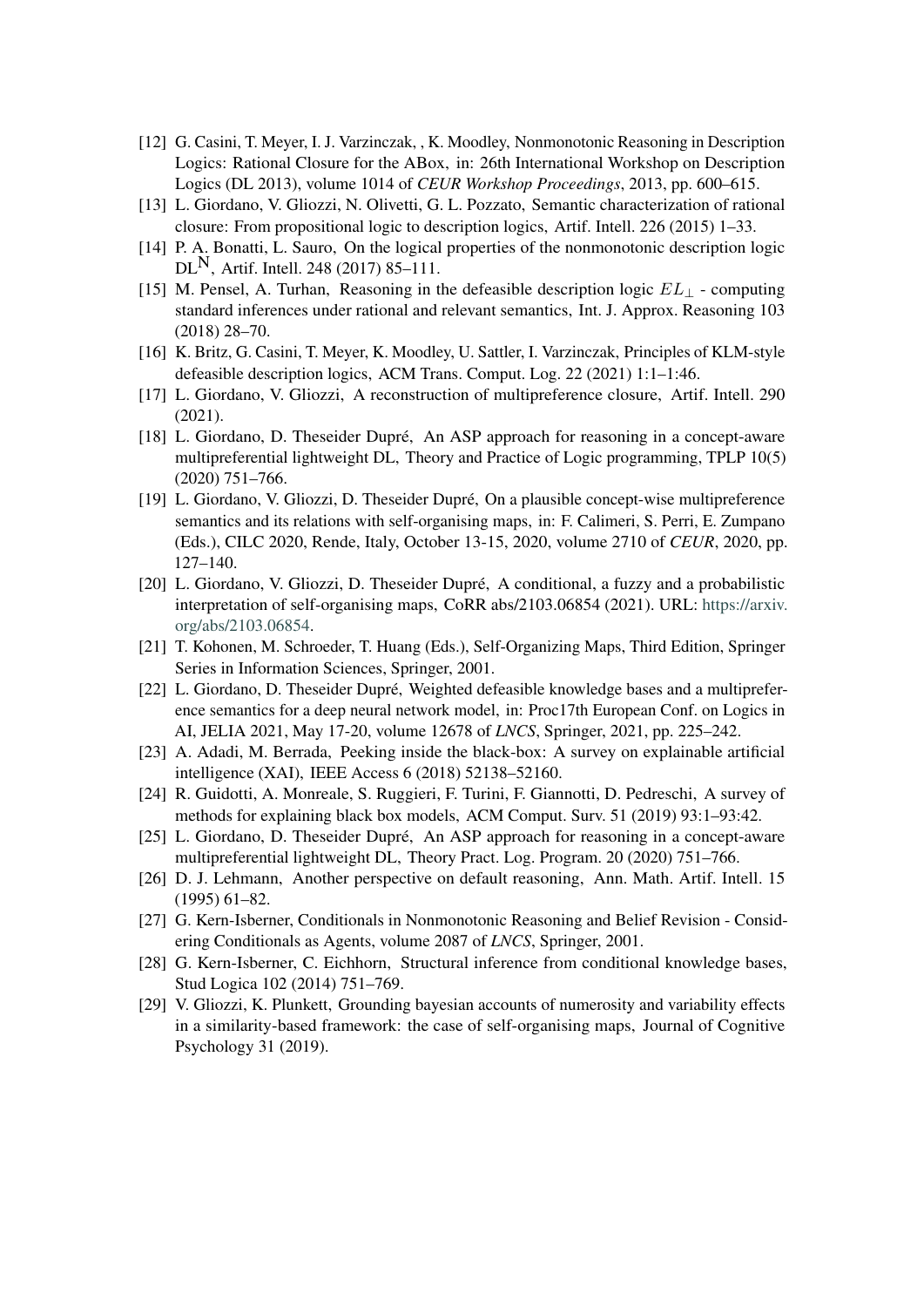- <span id="page-7-0"></span>[30] S. Haykin, Neural Networks - A Comprehensive Foundation, Pearson, 1999.
- <span id="page-7-1"></span>[31] F. Baader, D. Calvanese, D. McGuinness, D. Nardi, P. Patel-Schneider, The Description Logic Handbook - Theory, Implementation, and Applications, 2nd edition, Cambridge, 2007.
- <span id="page-7-2"></span>[32] T. Lukasiewicz, U. Straccia, Description logic programs under probabilistic uncertainty and fuzzy vagueness, Int. J. Approx. Reason. 50 (2009) 837–853.
- <span id="page-7-3"></span>[33] L. Giordano, On the KLM properties of a fuzzy DL with Typicality, in: 16th European Conf. on Symbolic and Quantitative Approaches to Reasoning with Uncertainty, ECSQARU 2021, Springer, 2021. To appear.
- <span id="page-7-4"></span>[34] A. S. d'Avila Garcez, K. Broda, D. M. Gabbay, Symbolic knowledge extraction from trained neural networks: A sound approach, Artif. Intell. 125 (2001) 155–207.
- <span id="page-7-5"></span>[35] A. S. d'Avila Garcez, L. C. Lamb, D. M. Gabbay, Neural-Symbolic Cognitive Reasoning, Cognitive Technologies, Springer, 2009.
- <span id="page-7-6"></span>[36] A. S. d'Avila Garcez, M. Gori, L. C. Lamb, L. Serafini, M. Spranger, S. N. Tran, Neuralsymbolic computing: An effective methodology for principled integration of machine learning and reasoning, FLAP 6 (2019) 611–632.
- <span id="page-7-7"></span>[37] L. C. Lamb, A. S. d'Avila Garcez, M. Gori, M. O. R. Prates, P. H. C. Avelar, M. Y. Vardi, Graph neural networks meet neural-symbolic computing: A survey and perspective, in: C. Bessiere (Ed.), Proc. IJCAI 2020, ijcai.org, 2020, pp. 4877–4884.
- <span id="page-7-8"></span>[38] L. Serafini, A. S. d'Avila Garcez, Learning and reasoning with logic tensor networks, in: XVth Int. Conf. of the Italian Association for Artificial Intelligence, AI\*IA 2016, Genova, Italy, Nov 29 - Dec 1, volume 10037 of *LNCS*, Springer, 2016, pp. 334–348.
- <span id="page-7-9"></span>[39] P. Hohenecker, T. Lukasiewicz, Ontology reasoning with deep neural networks, J. Artif. Intell. Res. 68 (2020) 503–540.
- <span id="page-7-10"></span>[40] D. Le-Phuoc, T. Eiter, A. Le-Tuan, A scalable reasoning and learning approach for neuralsymbolic stream fusion, in: AAAI 2021, February 2-9, AAAI Press, 2021, pp. 4996–5005.
- <span id="page-7-11"></span>[41] R. Manhaeve, S. Dumancic, A. Kimmig, T. Demeester, L. D. Raedt, Deepproblog: Neural probabilistic logic programming, in: NeurIPS 2018, 3-8 December 2018, Montréal, Canada, 2018, pp. 3753–3763.
- <span id="page-7-12"></span>[42] Z. Yang, A. Ishay, J. Lee, Neurasp: Embracing neural networks into answer set programming, in: C. Bessiere (Ed.), Proceedings of the Twenty-Ninth International Joint Conference on Artificial Intelligence, IJCAI 2020, ijcai.org, 2020, pp. 1755–1762.
- <span id="page-7-13"></span>[43] G. G. Towell, J. W. Shavlik, Knowledge-based artificial neural networks, Artif. Intell. 70 (1994) 119–165.
- <span id="page-7-14"></span>[44] A. S. d'Avila Garcez, G. Zaverucha, The connectionist inductive learning and logic programming system, Appl. Intell. 11 (1999) 59–77.
- <span id="page-7-15"></span>[45] G. Pinkas, Reasoning, nonmonotonicity and learning in connectionist networks that capture propositional knowledge, Artif. Intell. 77 (1995) 203–247.
- <span id="page-7-16"></span>[46] P-Hitzler, S. Hölldobler, A. K. Seda, Logic programs and connectionist networks, J. Appl. Log. 2 (2004) 245–272.
- <span id="page-7-17"></span>[47] B. Kosko, Neural networks and fuzzy systems: a dynamical systems approach to machine intelligence, Prentice Hall, 1992.
- <span id="page-7-18"></span>[48] G. Casini, U. Straccia, Towards rational closure for fuzzy logic: The case of propositional gödel logic, in: Proc. LPAR-19, Stellenbosch, South Africa, December 14-19, 2013, volume